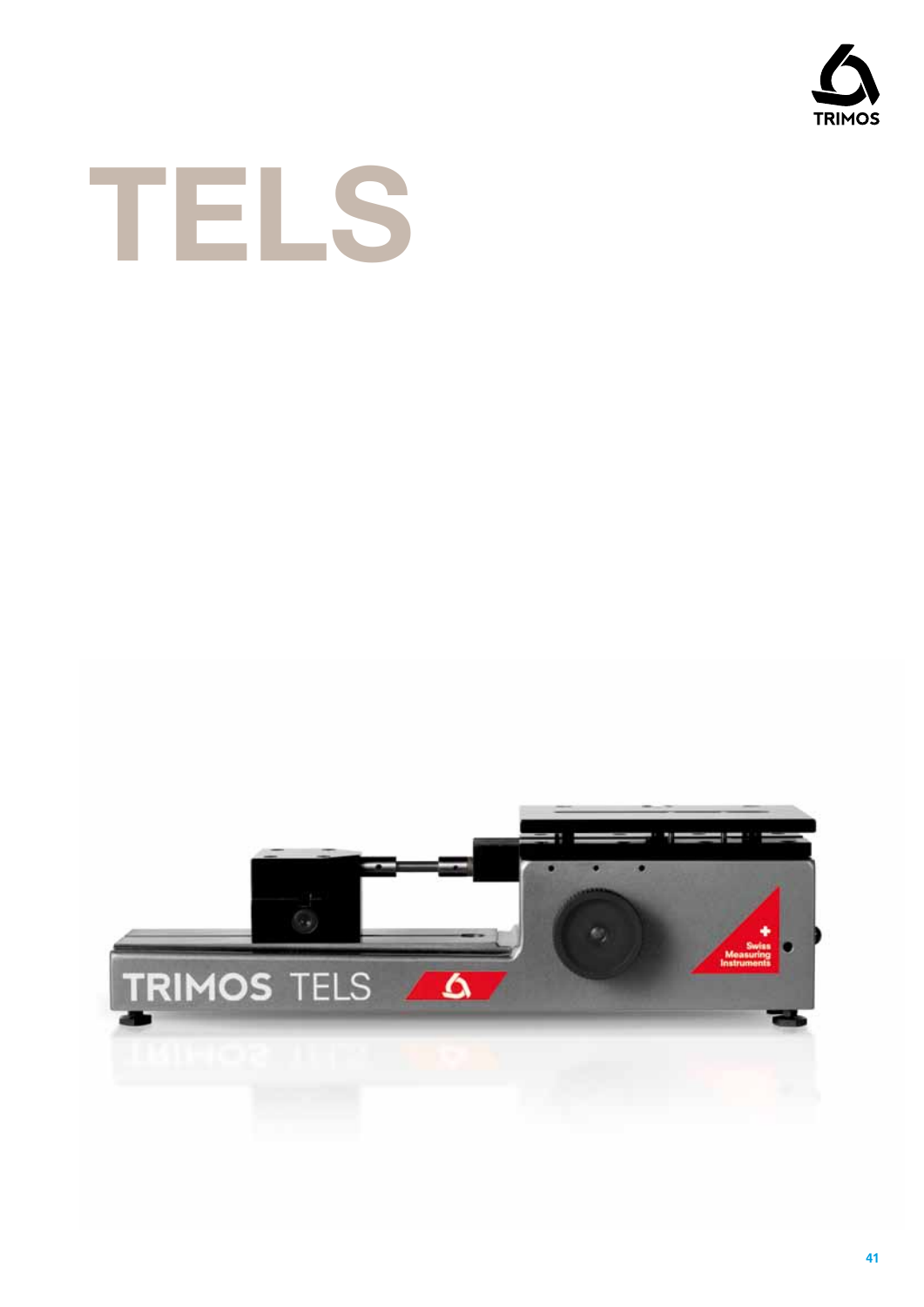## **TELS**

#### **INTRODUCTION**

The Mini-Horizontal TELS is the ideal instrument for checking small dimensions. It is part of the horizontal instruments family.

The instrument is mainly used for checking internal and external dimensions, such as ring gauges, plug gauges, thread plug gauges and for measuring precision production parts.

The reliable concept is easily suitable for the use in workshop environment.

An electronic probe and digital display unit or simply a dial indicator can be applied to perform all measurements. The selection of the measuring system depends on the required accuracy.

The range for internal measurements from 10 to 100 mm and external measurements from 0 to 100 mm covers a large number of applications. The absolute measuring range is 25 mm and a preset setting is necessary to obtain an entire length.

A wide range of accessories are available.

IDEAL FOR CHECKING SMALL DIMENSIONS

**FASY MANIPULATION** 

SUITABLE FOR USE IN WORKSHOP AREA

WIDE SELECTION OF ACCESSORIES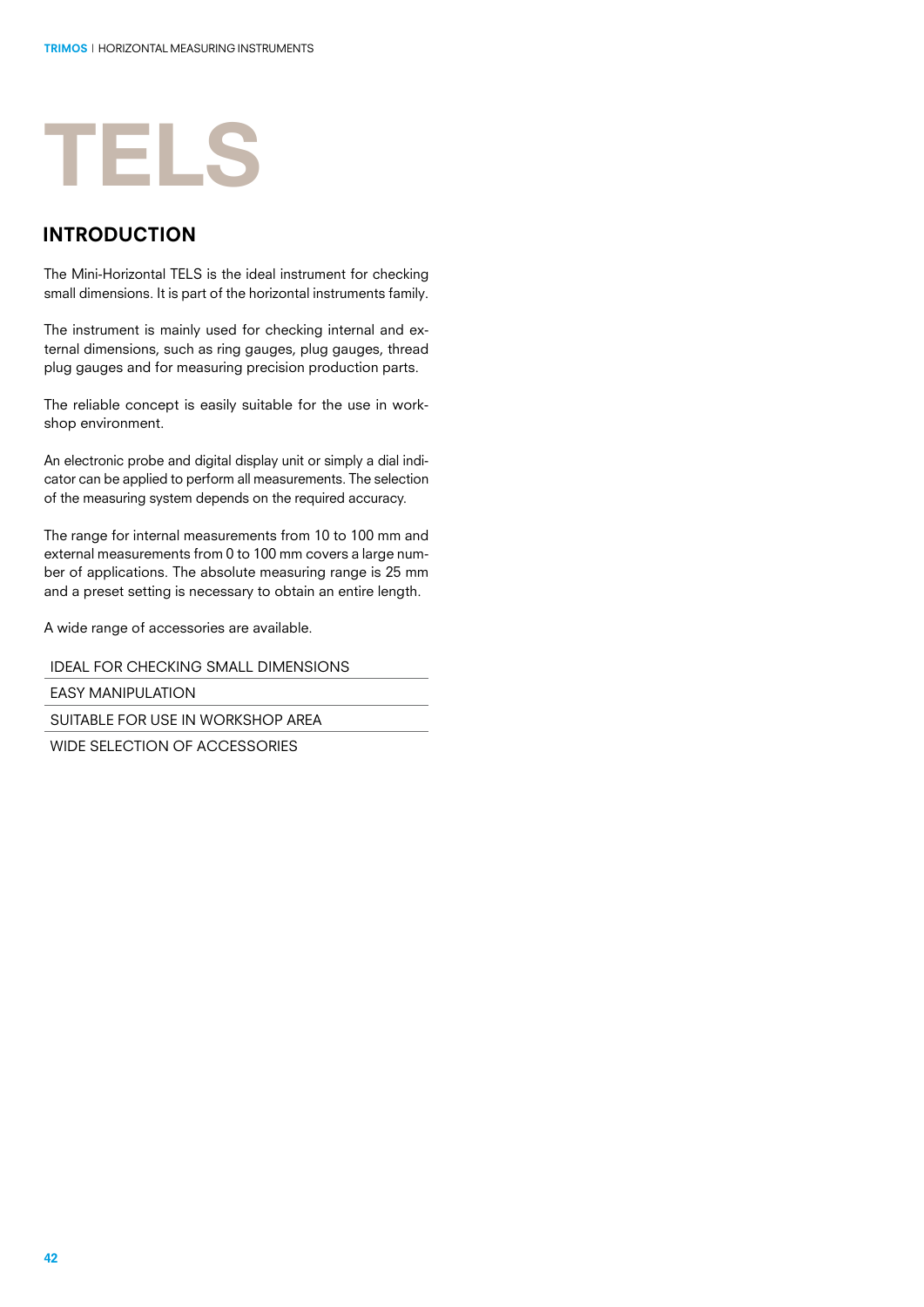

#### **DESCRIPTION**

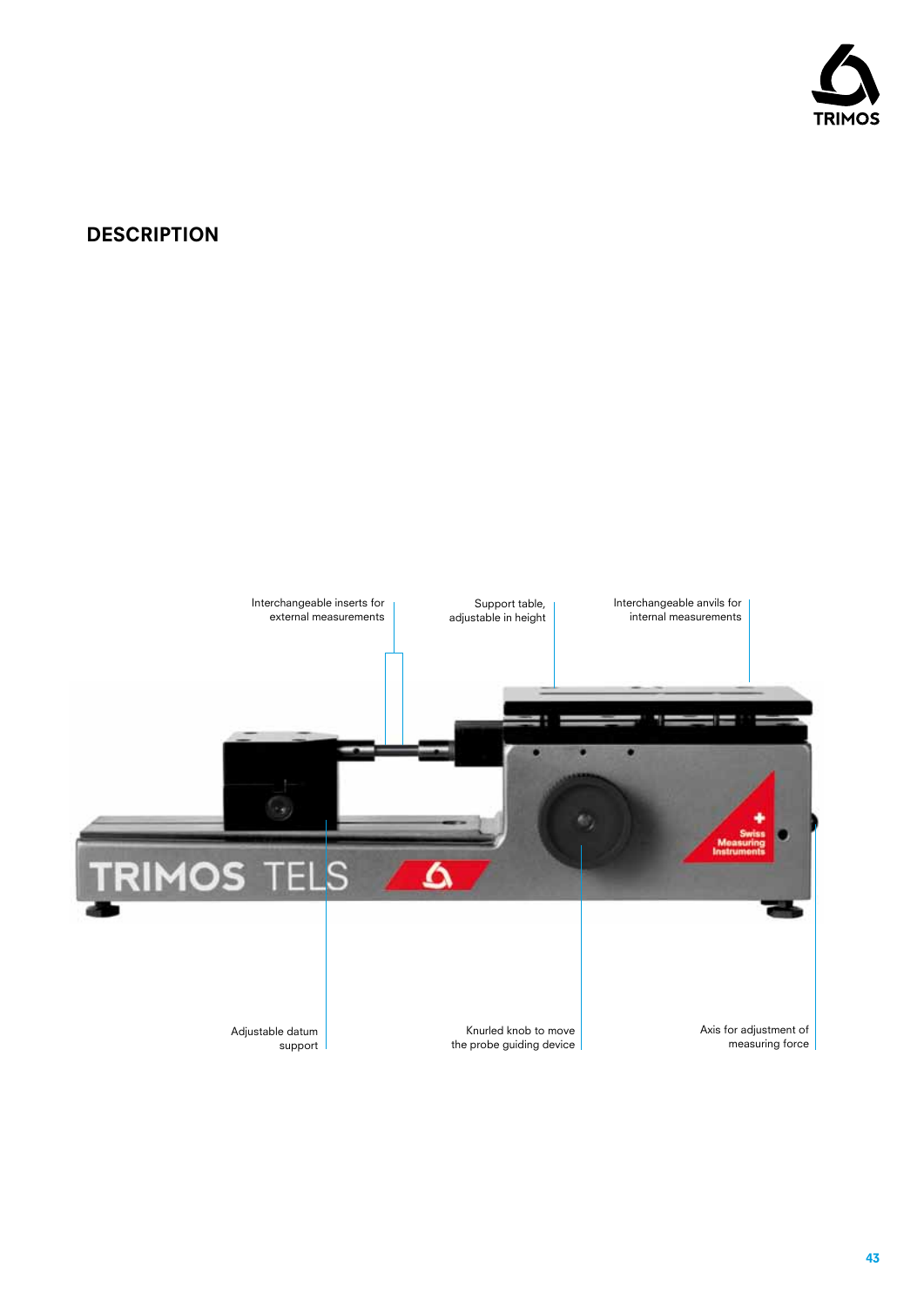## **TELS**

#### display/ software

FUNCTIONS OF SYLVAC DISPLAY UNIT:

SELECTION OF THE MEASURING UNIT MM/INCH

ANALOG DISPLAY

INPUT AND DISPLAY OF TOLERANCE LIMITS

CLASSIFICATION (2 - 6 CLASSES)

INPUT AND SETTING OF PRESET VALUES

INVERSION OF MEASURING DIRECTION (+/-)

CHANNEL SELECTION

VALUE HOLD

LOCKING OF THE KEYBOARD AND THE MM/INCH **SELECTION** 

EXTERNAL CONTACT FUNCTION USING FOOT PEDAL OR COMPUTER

PRINT-OUT OF VALUE AND STATISTICAL ANALYSIS



## technical specifications

| <b>TELS</b>                                                          |             |                                        |
|----------------------------------------------------------------------|-------------|----------------------------------------|
| Absolute measuring range                                             | $mm$ (in)   | 25(1)                                  |
| Application range (external measurements)                            | $mm$ (in)   | 100(4)                                 |
| Application range (internal measurements)                            | $mm$ (in)   | 100(4)                                 |
| Max. permissible errors (according to measuring probe) <sup>1)</sup> | µm          | 1.5                                    |
| Repeatability (2s) <sup>1)</sup>                                     | µm          | 0.1                                    |
| Resolutions <sup>1)</sup>                                            | $mm$ (in)   | $0.1 \div 0.0001$ (.001 $\div 00001$ ) |
| Measuring force (adjustable)                                         | N           | $3-8$                                  |
| Operational temperature                                              | $^{\circ}C$ | $+10 \div +40$                         |
| Temperature of storage                                               | $^{\circ}C$ | $-10 \div +40$                         |
| Weight                                                               | Кg          | 15                                     |

<sup>1)</sup> Depends on measuring probe. Values valid with probe P25 at temperature of 20  $\pm$  0.2 °C and relative humidity of 50  $\pm$  5%.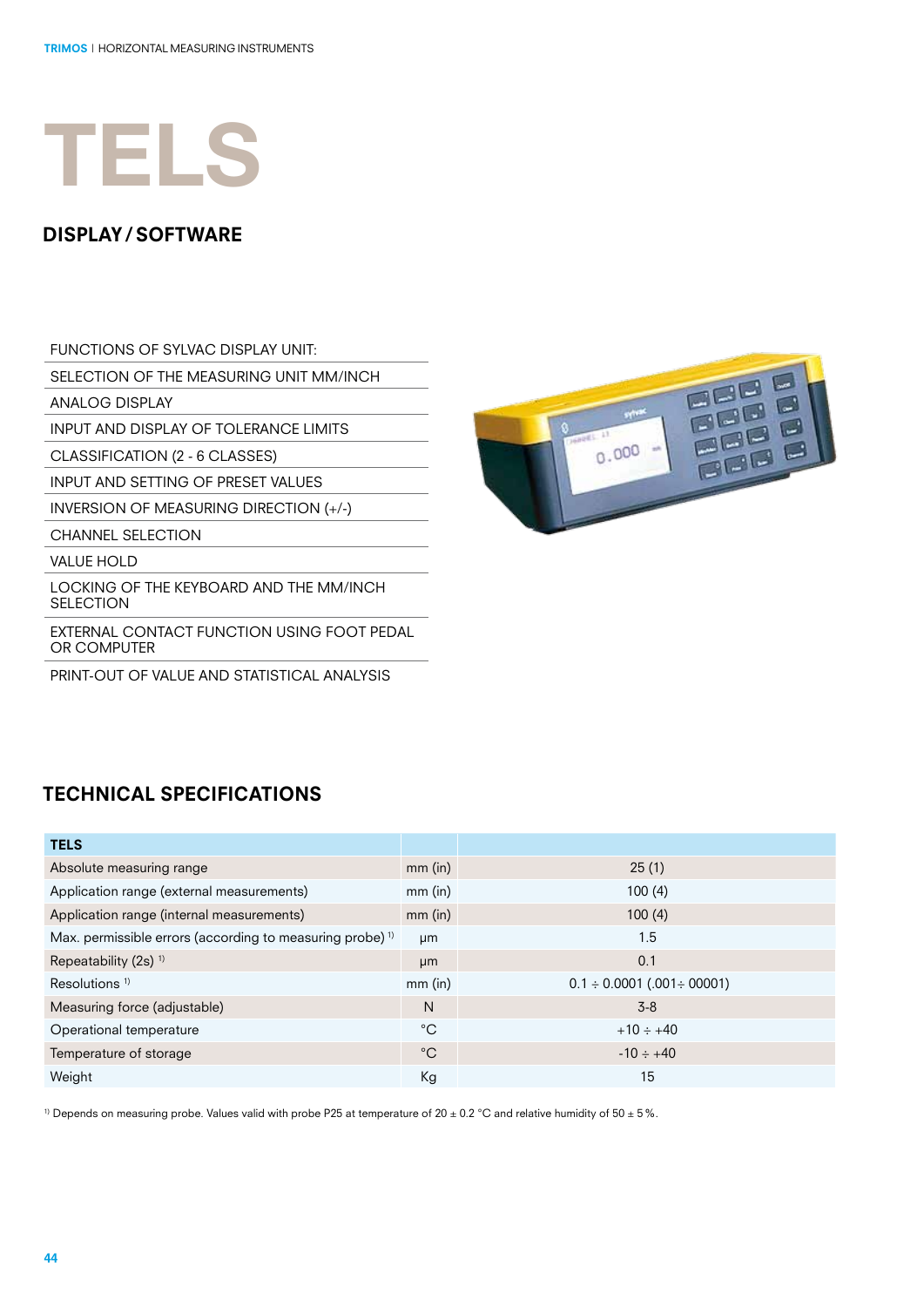

### **SCHEMA**





### standard instrument

| The TELS instruments are supplied as follows:       |                                |
|-----------------------------------------------------|--------------------------------|
| Instrument according to specifications              | User's manual (750 50 0019 03) |
| Measuring inserts for external measurement (TELS50) | Lapping plate (TA-TO-301)      |
| Measuring anvils for internal measurements (TELS10) | Test certificate               |

### CODE NUMBERs

| <b>TELS</b> |                    |
|-------------|--------------------|
|             | TELS 700 205 00 01 |